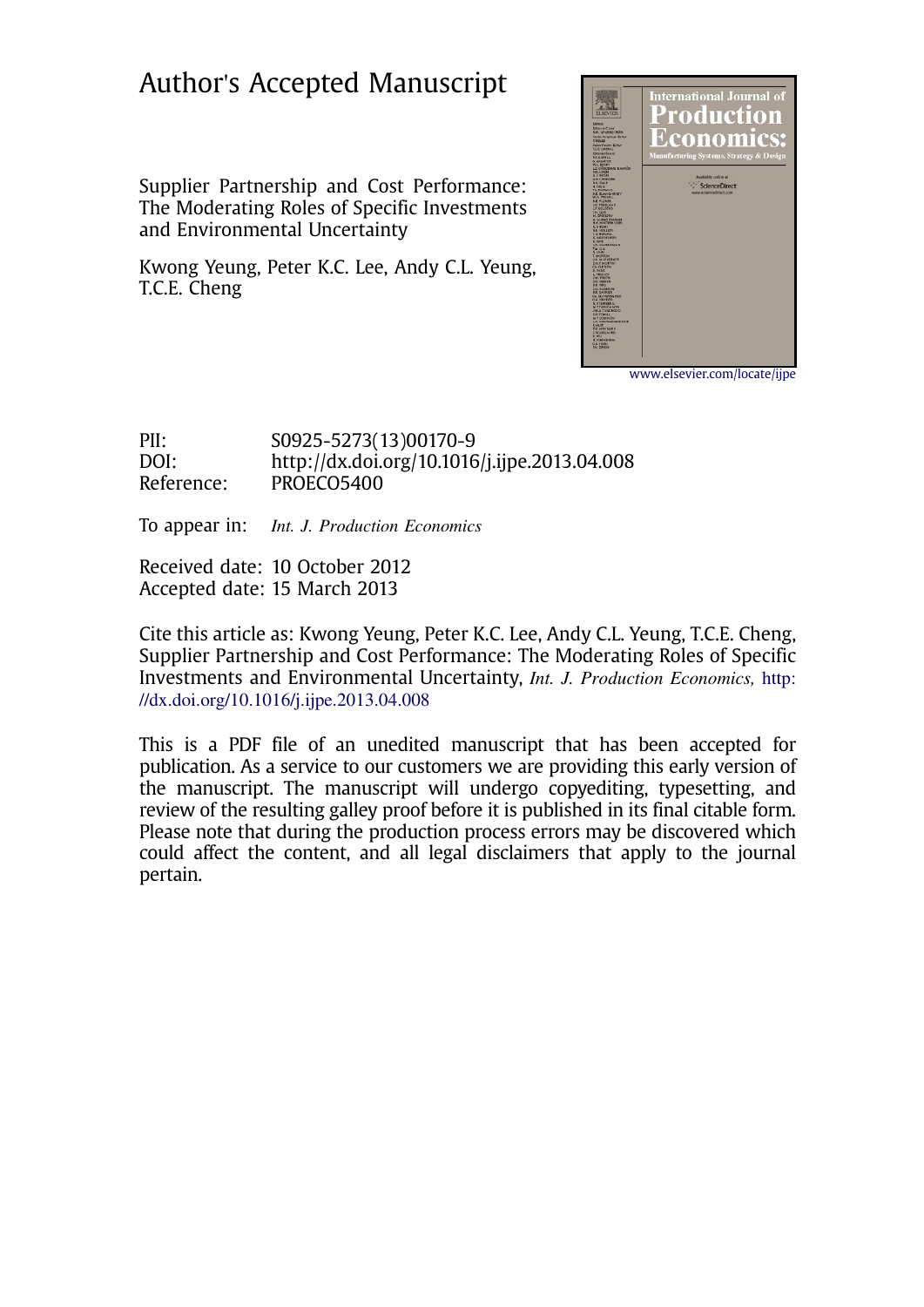## Supplier Partnership and Cost Performance: The Moderating Roles of Specific Investments and Environmental Uncertainty

Dr Kwong Yeung Department of Logistics and Maritime Studies The Hong Kong Polytechnic University Hung Hom, Kowloon, Hong Kong E-mail: kwong.yeung@polyu.edu.hk

Dr Peter K. C. Lee\* Department of Logistics and Maritime Studies The Hong Kong Polytechnic University Hung Hom, Kowloon, Hong Kong E-mail: peter.kc.lee@polyu.edu.hk Tel.: (852) 2766 7415 Fax: (852) 2330 2704

Prof. Andy C. L. Yeung Department of Logistics and Maritime Studies The Hong Kong Polytechnic University Hung Hom, Kowloon, Hong Kong E-mail: andy.yeung@polyu.edu.hk

Prof. T. C. E. Cheng Department of Logistics and Maritime Studies The Hong Kong Polytechnic University Hung Hom, Kowloon, Hong Kong E-mail: Edwin.Cheng@polyu.edu.hk

ACC

\*Corresponding Author